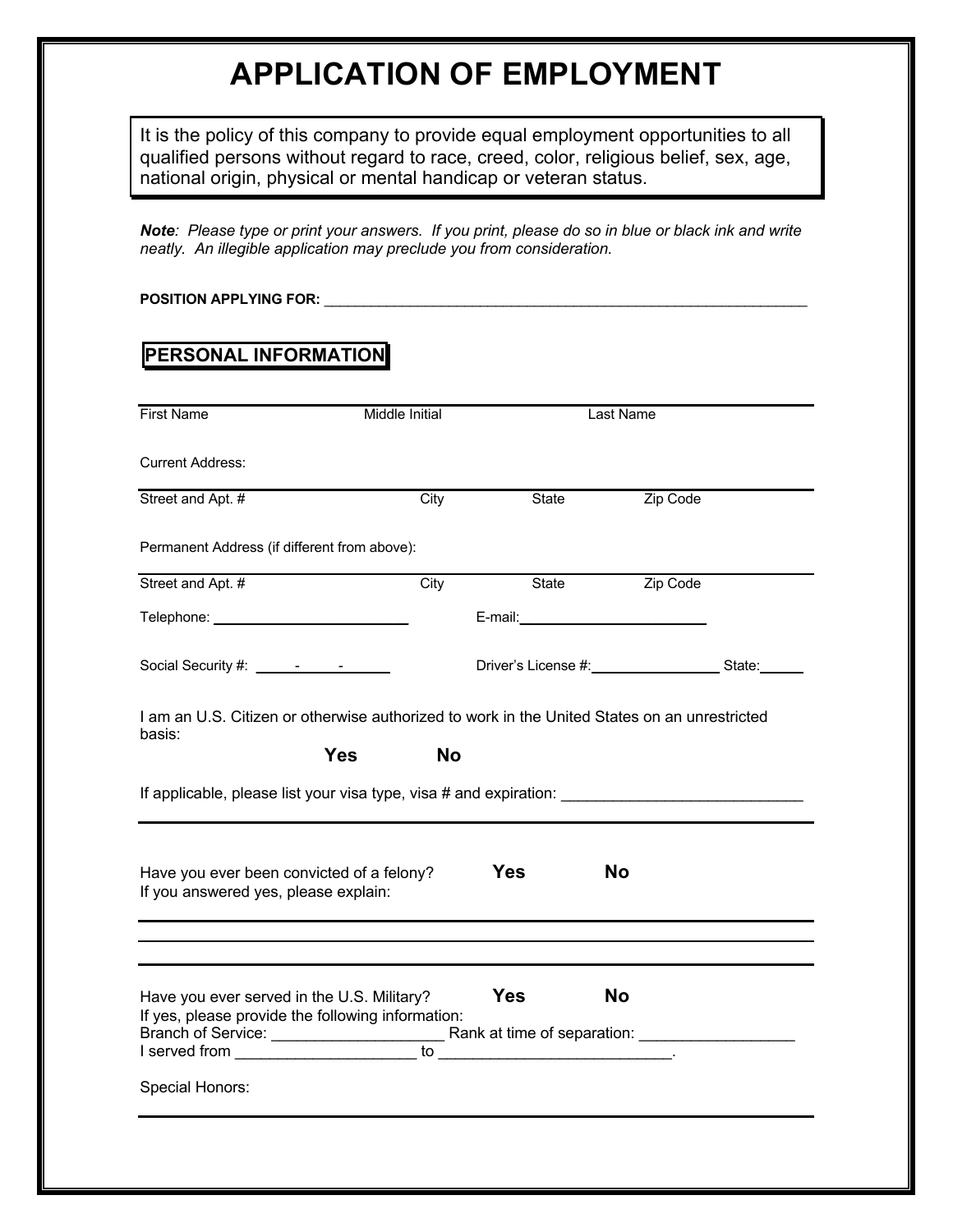| Last Name: <u>Name:</u> First Name: Name: Name: Name: Name: Name: Name: Name: Name: Name: Name: Name: Name: Name: Name: Name: Name: Name: Name: Name: Name: Name: Name: Name: Name: Name: Name: Name: Name: Name: Name: Name: Name: |       | Middle Initial: ________  |
|-------------------------------------------------------------------------------------------------------------------------------------------------------------------------------------------------------------------------------------|-------|---------------------------|
|                                                                                                                                                                                                                                     |       |                           |
| <b>EMPLOYMENT HISTORY</b> :                                                                                                                                                                                                         |       |                           |
|                                                                                                                                                                                                                                     |       |                           |
| <b>Present or Most Recent Employer</b>                                                                                                                                                                                              |       |                           |
|                                                                                                                                                                                                                                     |       |                           |
| Your Position: <u>_____________________________</u>                                                                                                                                                                                 |       |                           |
|                                                                                                                                                                                                                                     |       |                           |
| Dates of Employment: the contract of the contract of the contract of the contract of the contract of the contract of the contract of the contract of the contract of the contract of the contract of the contract of the contr      |       |                           |
|                                                                                                                                                                                                                                     |       | May we contact? Yes<br>No |
| Name                                                                                                                                                                                                                                | Title |                           |

 $-$ 

 $\overline{\phantom{a}}$ 

 $\overline{a}$ 

No

Yes

 $\overline{\phantom{0}}$ May we contact?

**Reasons for** Leaving:

**Prior Employer** 

Duties:

Supervisor:

**Reasons for** 

Name

| <b>Prior Employer</b>                                                                                                                                                                                                                |  |              |                     |  |    |
|--------------------------------------------------------------------------------------------------------------------------------------------------------------------------------------------------------------------------------------|--|--------------|---------------------|--|----|
|                                                                                                                                                                                                                                      |  |              | Address:            |  |    |
| Your Position: __________________________________                                                                                                                                                                                    |  | Salary:      |                     |  |    |
|                                                                                                                                                                                                                                      |  |              |                     |  |    |
|                                                                                                                                                                                                                                      |  |              |                     |  |    |
| Name                                                                                                                                                                                                                                 |  | <b>Title</b> | May we contact? Yes |  | No |
| Reason for leaving: <b>contained a set of the set of the set of the set of the set of the set of the set of the set of the set of the set of the set of the set of the set of the set of the set of the set of the set of the se</b> |  |              |                     |  |    |

 $Title$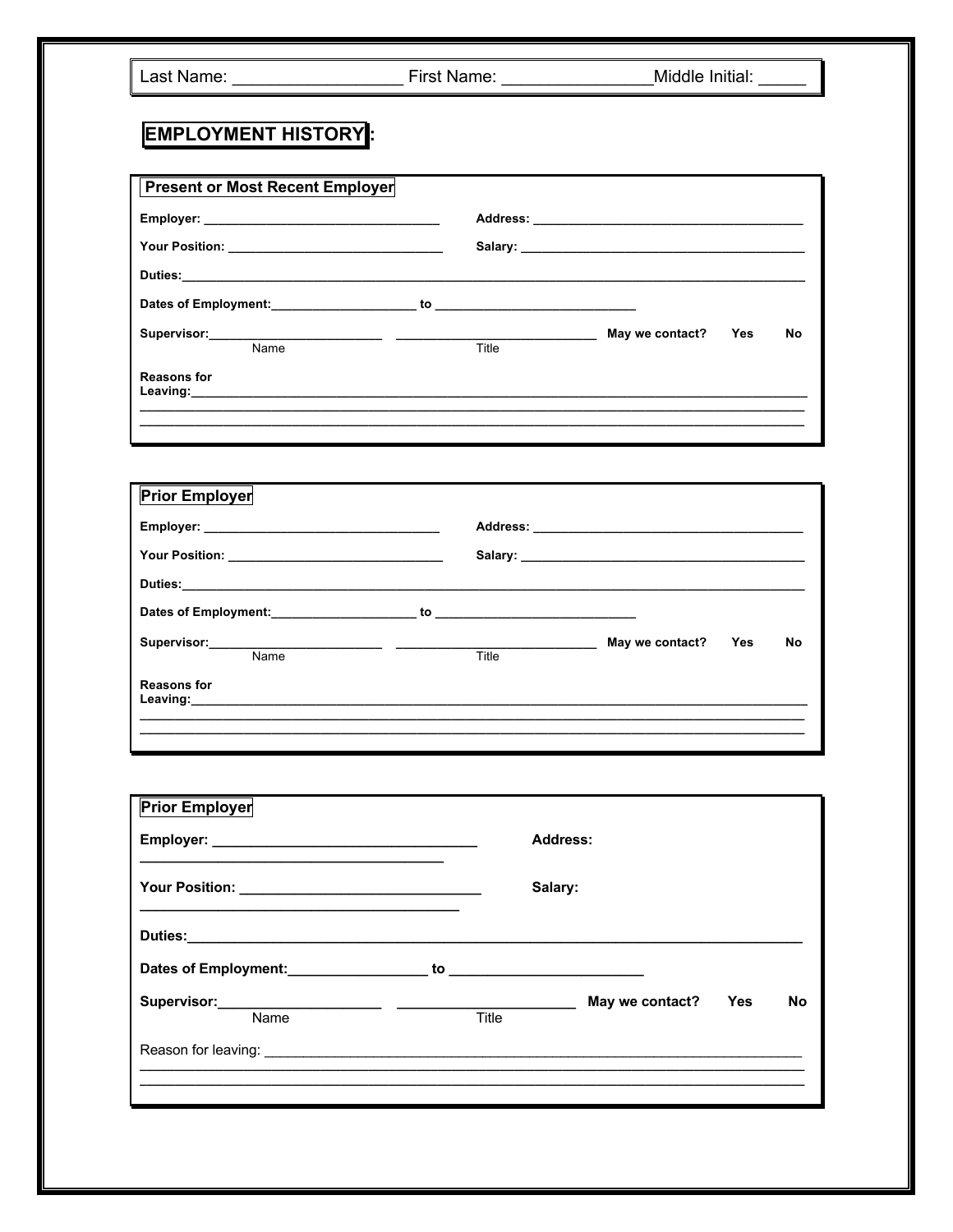| Last Name: <u>________________</u> |                                                                            | First Name: Middle Initial: Nightland Middle Initial: |
|------------------------------------|----------------------------------------------------------------------------|-------------------------------------------------------|
| <b>EDUCATION</b>                   |                                                                            |                                                       |
|                                    |                                                                            |                                                       |
| <b>High School</b>                 |                                                                            |                                                       |
| Name and Address                   |                                                                            |                                                       |
|                                    | Did you graduate? $\Box$ Yes $\Box$ No Attended from ________ to ________. |                                                       |
|                                    | If you did not graduate, did you receive your GED? $\Box$ Yes $\Box$ No    |                                                       |
|                                    | Special honors or awards: Special honors or awards:                        |                                                       |

| <b>Technical or Vocational School</b>  |                                                                                                                                                                                                                               |  |
|----------------------------------------|-------------------------------------------------------------------------------------------------------------------------------------------------------------------------------------------------------------------------------|--|
| Name and Address                       |                                                                                                                                                                                                                               |  |
| Did you graduate? $\Box$ Yes $\Box$ No | Attended from to to the set of the set of the set of the set of the set of the set of the set of the set of the set of the set of the set of the set of the set of the set of the set of the set of the set of the set of the |  |
| Degree or Certification:               |                                                                                                                                                                                                                               |  |
| <b>Special honors or awards:</b>       |                                                                                                                                                                                                                               |  |

| <b>College or University</b>           |                                                                                                                                                                                                                               |
|----------------------------------------|-------------------------------------------------------------------------------------------------------------------------------------------------------------------------------------------------------------------------------|
| Name and Address                       |                                                                                                                                                                                                                               |
| Did you graduate? $\Box$ Yes $\Box$ No | Attended from to to the set of the set of the set of the set of the set of the set of the set of the set of the set of the set of the set of the set of the set of the set of the set of the set of the set of the set of the |
| Degree: ________________________       | Major: ________________________                                                                                                                                                                                               |
| Special honors or awards:              |                                                                                                                                                                                                                               |

| <b>College or University</b>      |                                                                                                                                                                                                                               |
|-----------------------------------|-------------------------------------------------------------------------------------------------------------------------------------------------------------------------------------------------------------------------------|
| Name and Address                  |                                                                                                                                                                                                                               |
| Did you graduate? □ Yes □ No      | Attended from to to the set of the set of the set of the set of the set of the set of the set of the set of the set of the set of the set of the set of the set of the set of the set of the set of the set of the set of the |
| Degree: _________________________ | Major: _________________________________                                                                                                                                                                                      |
| Special honors or awards:         |                                                                                                                                                                                                                               |